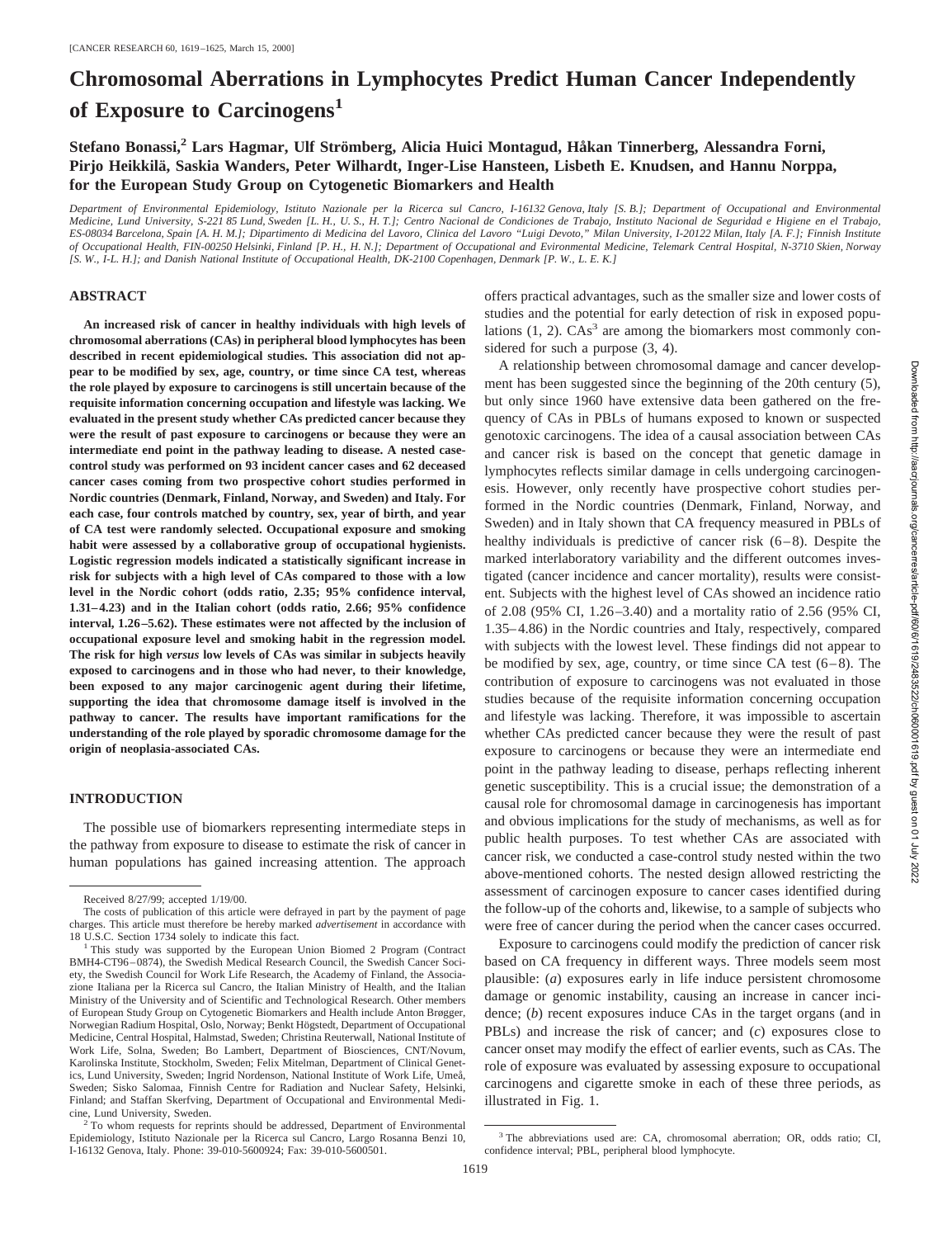

Fig. 1. Occupational exposure to carcinogens and smoking habit were separately assessed for each of the three periods. The aim of this process was to evaluate different hypotheses for interaction among exposure to carcinogens, CA frequency, and cancer risk.

# **SUBJECTS AND METHODS**

**Cohorts and Cytogenetic Methods.** A database was established of 3541 subjects (1968 from the Nordic countries and 1573 from Italy) examined for CAs in PBLs at adult age in 10 Nordic and 10 Italian laboratories from 1965 to 1988 (9). For each subject, a personal identification code and the year and result of the CA test (total percentage of aberrant cells) were registered. CAs were classified according to the International System for Human Cytogenetic Nomenclature (10), and at least 100 metaphases from each individual were scored. Gaps were not counted. To standardize for interlaboratory variation, the CA scores were trichotomized within each laboratory into three levels, low (1st to 33rd percentiles), medium (34th to 66th percentiles), and high (67th to 100th percentiles). The CA data based on 48- and 72-h culture times were trichotomized separately. More details on the cohort studies and the laboratory protocols can be found in previously published reports (6–9).

**Cases and Controls.** In the Nordic cohorts, information on malignant tumors diagnosed from the date of CA testing until the end of 1993 (Denmark), 1994 (Sweden and Norway), or 1995 (Finland) was obtained from national cancer registries. Overall, the Nordic cohorts comprised 93 incident cancer cases [2 more Swedish cases were included than in the cohort analysis (8) due to an additional year of follow-up]. In the Italian cohort, the specific causes of death until April 30, 1996, were obtained from the municipality of residence. In total, the Italian cohort comprised 62 deceased cancer cases (two cases included in the cohort analysis were excluded because their tumors had been diagnosed before the date of CA testing). The distribution of subjects in the whole database by major cancer site and by the other variables considered in the analysis is given in Table 1.

The study protocol was approved by ethics committees and legal authorities in all participating countries.

For each case, our aim was to select four controls from the cohort (11). Controls were retrospectively and randomly selected from the subjects in the cohort who were at risk for the outcome event in the calendar year of each case occurrence (12). Controls were matched with their corresponding case by country (only the Nordic data), sex, year of birth, and year of CA test. The maximum differences permitted between the matched subjects' year of birth and year of CA test were  $\pm 15$  and  $\pm 5$  years, respectively. Thus, the matched sets generally consisted of one case and four controls, except for eight Nordic and three Italian sets, which had three controls.

**Ascertainment of Occupational Exposure and Smoking Habits.** Occupational hygienists performed partly structured telephone interviews with cases and controls or, if deceased, with next-of-kin (widows, widowers, children, parents, or siblings). Exposure measurements performed for the original cytogenetic studies or for other purposes were used. Other information sources included contacts with companies at which the subjects had been employed, former co-workers, company records, and medical records. In some instances, when the medical or company records were reliable and covered the whole occupational history, the subjects were not interviewed. Exposure data for 4 cases and 10 controls in the Nordic countries and for 2 cases and 20 controls in Italy were missing or were too poor for exposure classification. Subjects who had quit smoking were classified as nonsmokers when the available data implied that the subject had quit smoking cigarettes more than 5 years before the CA test year. Eight cases and 13 controls in the Nordic countries and 10 cases and 30 controls in Italy lacked smoking data.

**Occupational Exposure Matrix.** Scientific publications and other information on all original cytogenetic studies from which the cohorts were recruited were scrutinized for occupational exposures of potential interest (6, 7, 13). A matrix comprising 22 categorized exposure indices was constructed (Table 2). Exposure assessment was semiquantitative except for three categories classified as exposed *versus* nonexposed.

The exposures in the matrix were ultimately classified into three groups to optimize statistical analysis (Table 2). Group A: exposures evaluated in the original cytogenetic study to agents classified by the IARC as human carcinogens (class 1); Group B: exposures to other IARC class 1 agents not described in the original papers and revealed by the exposure assessment process, and Group C: all other agents in the matrix.

Occupational exposure was assessed annually starting from the year the subject left school until the end of follow up. Only exposure periods exceeding 1 year were assessed.

Table 1 *Basic description of the case-control data from Nordic countries (cancer incidence data) and Italy (cancer mortality data)*

|                                |                     | Nordic countries          | Italy                     |
|--------------------------------|---------------------|---------------------------|---------------------------|
| Variable                       | Category            | No. of cases $+$ controls | No. of cases $+$ controls |
| Tumor diagnosis/cause of death | Lung/larynx         | 11                        | 24                        |
|                                | Bladder             | 5                         | $\boldsymbol{0}$          |
|                                | Lymphohematopoietic | 9                         | 5                         |
|                                | Other sites         | 68                        | 33                        |
| CA frequency                   | Low                 | $24 + 121$                | $15 + 93$                 |
|                                | Medium              | $22 + 135$                | $20 + 81$                 |
|                                | High                | $47 + 107$                | $27 + 71$                 |
| Country                        | Denmark             | $2 + 8$                   |                           |
|                                | Finland             | $26 + 102$                |                           |
|                                | Norway              | $30 + 115$                |                           |
|                                | Sweden              | $35 + 138$                |                           |
| Sex                            | Female              | $24 + 92$                 | $10 + 39$                 |
|                                | Male                | $69 + 271$                | $52 + 206$                |
| Year of CA test                | 1965-1975           | $11 + 41$                 | $27 + 105$                |
|                                | 1976-1980           | $46 + 181$                | $25 + 96$                 |
|                                | 1981-1985           | $25 + 112$                | $8 + 37$                  |
|                                | 1986-1990           | $11 + 29$                 | $2 + 7$                   |
| Age at CA test (yr)            | $23 - 39$           | $17 + 71$                 | $4 + 17$                  |
|                                | $40 - 49$           | $22 + 87$                 | $22 + 103$                |
|                                | $50 - 59$           | $35 + 132$                | $33 + 120$                |
|                                | $60 - 85$           | $19 + 73$                 | $3 + 5$                   |
| Time since CA test (yr)        | $<1 - 4$            | $27 + 103$                | $5 + 18$                  |
|                                | $5 - 7$             | $19 + 89$                 | $11 + 43$                 |
|                                | $8 - 10$            | $16 + 62$                 | $10 + 47$                 |
|                                | $11 - 15$           | $26 + 96$                 | $20 + 72$                 |
|                                | $16 - 31$           | $5 + 13$                  | $16 + 65$                 |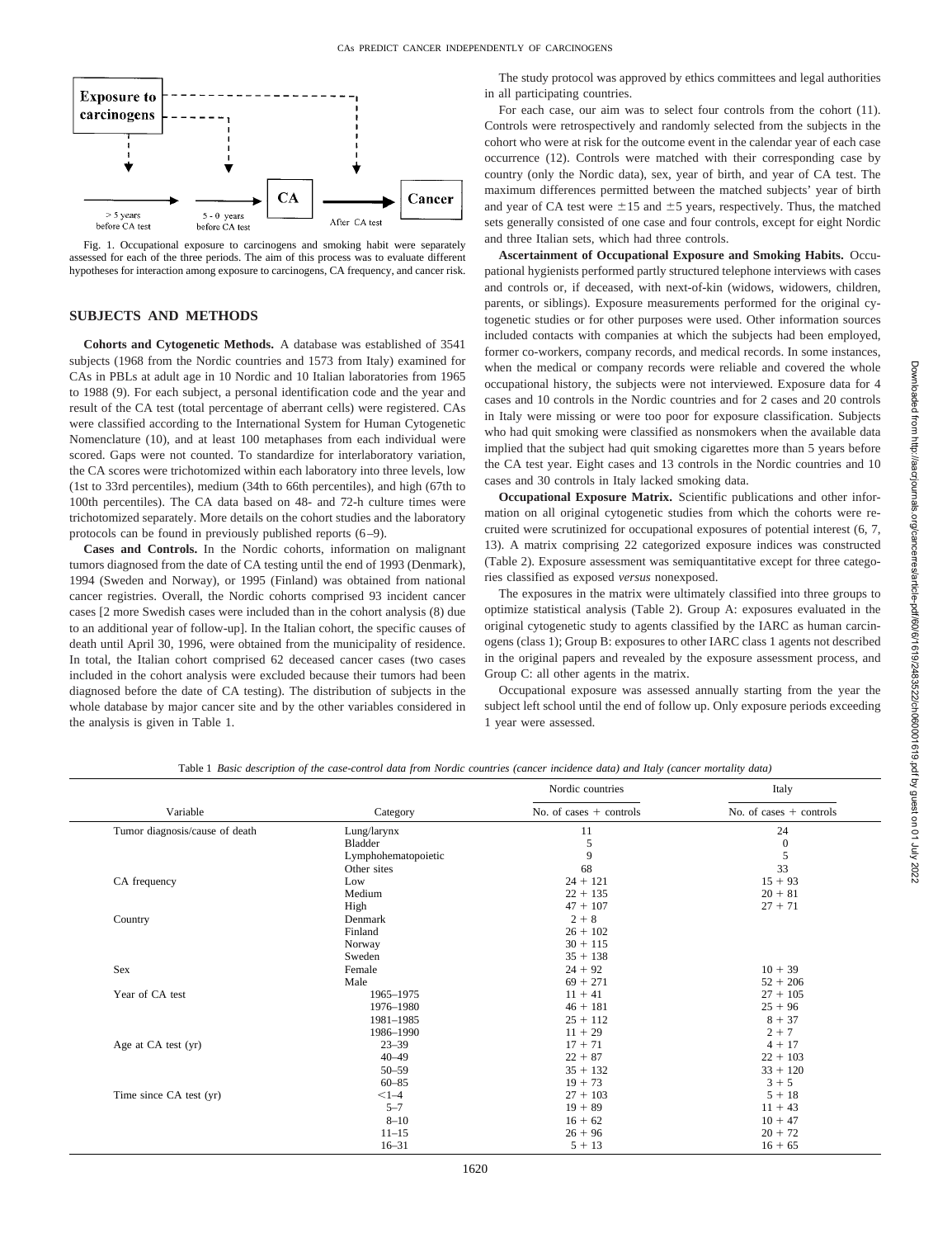#### CAs PREDICT CANCER INDEPENDENTLY OF CARCINOGENS

| Table 2 Distribution of cases and controls in Nordic countries and Italy with respect to exposure levels for different occupational agents |  |  |                                                   |  |  |  |  |  |
|--------------------------------------------------------------------------------------------------------------------------------------------|--|--|---------------------------------------------------|--|--|--|--|--|
|                                                                                                                                            |  |  | (see "Subjects and Methods" for group definition) |  |  |  |  |  |

|                                                     |          | Nonexposed <sup>a</sup> | Low exposure                     |                                  |                                    | Intermediate exposure                | High exposure                    |                    |  |
|-----------------------------------------------------|----------|-------------------------|----------------------------------|----------------------------------|------------------------------------|--------------------------------------|----------------------------------|--------------------|--|
| Occupational agents                                 | Cases    | Controls                | Cases                            | Controls                         | Cases                              | Controls                             | Cases                            | Controls           |  |
| Group A                                             |          |                         |                                  |                                  |                                    |                                      |                                  |                    |  |
| Anticancer agents <sup>b</sup>                      |          |                         |                                  |                                  |                                    |                                      |                                  |                    |  |
| Nordic countries<br>Italy                           | 88<br>62 | 347<br>243              | $\boldsymbol{0}$<br>$\mathbf{0}$ | $\overline{4}$<br>$\mathbf{0}$   | $\overline{c}$<br>$\boldsymbol{0}$ | $\sqrt{2}$<br>$\mathbf{1}$           | 3<br>$\mathbf{0}$                | 10<br>1            |  |
| $\mathbf{As}$ bestos <sup>c</sup>                   |          |                         |                                  |                                  |                                    |                                      |                                  |                    |  |
| Nordic countries                                    | 80       | 323                     | 11                               | 33                               | $\sqrt{2}$                         | $\boldsymbol{7}$                     | $\mathbf{0}$                     | $\mathbf{0}$       |  |
| Italy                                               | 57       | 237                     | 3                                | $7\phantom{.0}$                  | $\mathbf{1}$                       | $\boldsymbol{0}$                     | 1                                | 1                  |  |
| Benzene <sup>c</sup><br>Nordic countries            | 90       | 345                     |                                  |                                  | $\mathbf{1}$                       | 3                                    | $\mathbf{0}$                     | $\mathbf{0}$       |  |
| Italy                                               | 60       | 230                     | $\mathbf{2}$<br>$\boldsymbol{0}$ | 15<br>3                          | $\mathbf{1}$                       | $\boldsymbol{0}$                     | 1                                | 12                 |  |
| Cadmium <sup>c</sup>                                |          |                         |                                  |                                  |                                    |                                      |                                  |                    |  |
| Nordic countries                                    | 92       | 361                     | $\mathbf{1}$                     | $\mathbf{2}$                     | $\mathbf{0}$                       | $\boldsymbol{0}$                     | $\mathbf{0}$                     | $\boldsymbol{0}$   |  |
| Italy                                               | 59       | 236                     | $\mathbf{1}$                     | $\overline{4}$                   | 1                                  | $\sqrt{2}$                           | 1                                | $\mathfrak z$      |  |
| Chromium $(VI)^c$<br>Nordic countries               | 89       | 349                     | $\mathbf{1}$                     | $\mathbf{0}$                     | $\overline{c}$                     | $\boldsymbol{7}$                     | 1                                | $\tau$             |  |
| Italy                                               | 54       | 232                     | 8                                | 13                               | $\mathbf{0}$                       | $\boldsymbol{0}$                     | $\overline{0}$                   | $\boldsymbol{0}$   |  |
| Ethylene $o$ xide $c$                               |          |                         |                                  |                                  |                                    |                                      |                                  |                    |  |
| Nordic countries                                    | 91       | 252                     | $\mathbf{0}$                     | $\mathbf{1}$                     | $\mathbf{1}$                       | 3                                    | 1                                | $\tau$             |  |
| Italy                                               | 62       | 244                     | $\mathbf{0}$                     | $\boldsymbol{0}$                 | $\mathbf{0}$                       | $\boldsymbol{0}$                     | $\boldsymbol{0}$                 | $\mathbf{1}$       |  |
| Ionizing radiation <sup>b</sup><br>Nordic countries | 88       | 355                     | 5                                | $\tau$                           | $\boldsymbol{0}$                   | $\mathbf{1}$                         | $\mathbf{0}$                     | $\mathbf{0}$       |  |
| Italy                                               | 46       | 160                     | 10                               | 34                               | $\mathfrak{2}$                     | 16                                   | $\mathfrak{2}$                   | 14                 |  |
| Nickel <sup>c</sup>                                 |          |                         |                                  |                                  |                                    |                                      |                                  |                    |  |
| Nordic countries                                    | 85       | 338                     | $\mathbf{1}$                     | $\mathfrak z$                    | $\mathfrak z$                      | $\,$ 8 $\,$                          | $\overline{4}$                   | 14                 |  |
| Italy<br>PAH <sup>b</sup>                           | 62       | 245                     | $\mathbf{0}$                     | $\mathbf{0}$                     | $\mathbf{0}$                       | $\boldsymbol{0}$                     | $\mathbf{0}$                     | $\boldsymbol{0}$   |  |
| Nordic countries                                    | 88       | 331                     | 3                                | 20                               | $\sqrt{2}$                         | 10                                   | $\mathbf{0}$                     | $\boldsymbol{0}$   |  |
| Italy                                               | 59       | 229                     | 3                                | 10                               | $\boldsymbol{0}$                   | 5                                    | $\mathbf{0}$                     | $\mathbf{1}$       |  |
| Rubber chemicals <sup>b</sup>                       |          |                         |                                  |                                  |                                    |                                      |                                  |                    |  |
| Nordic countries                                    | 86       | 345                     | 1<br>$\mathbf{0}$                | 5<br>$\boldsymbol{0}$            |                                    |                                      | 6                                | 13                 |  |
| Italy<br>Vinyl chloride $c$                         | 61       | 244                     |                                  |                                  |                                    |                                      | 1                                | $\mathbf{1}$       |  |
| Nordic countries                                    | 87       | 337                     | $\mathbf{0}$                     | $\sqrt{2}$                       | $\boldsymbol{0}$                   | $\boldsymbol{0}$                     | 6                                | 24                 |  |
| Italy                                               | 62       | 245                     | $\mathbf{0}$                     | $\boldsymbol{0}$                 | $\boldsymbol{0}$                   | $\boldsymbol{0}$                     | $\boldsymbol{0}$                 | $\mathbf{0}$       |  |
| Group B<br>Other IARCI agents <sup>d</sup>          |          |                         |                                  |                                  |                                    |                                      |                                  |                    |  |
| Nordic countries                                    | 89       | 356                     | 4                                | 5                                |                                    |                                      |                                  |                    |  |
| Italy                                               | 54       | 208                     | $\tau$                           | 36                               |                                    |                                      |                                  |                    |  |
| Group C                                             |          |                         |                                  |                                  |                                    |                                      |                                  |                    |  |
| Aromatic hydrocarbons <sup>c,e</sup>                |          |                         |                                  |                                  |                                    |                                      |                                  |                    |  |
| Nordic countries<br>Italy                           | 76<br>58 | 296<br>229              | 12<br>$\mathbf{1}$               | 43<br>5                          | $\overline{c}$<br>3                | 12<br>11                             | 3<br>$\boldsymbol{0}$            | 10<br>$\mathbf{0}$ |  |
| Formaldehyde $c$                                    |          |                         |                                  |                                  |                                    |                                      |                                  |                    |  |
| Nordic countries                                    | 88       | 345                     | $\sqrt{2}$                       | $\tau$                           |                                    |                                      | 3                                | 11                 |  |
| Italy                                               | 62       | 241                     | $\boldsymbol{0}$                 | $\overline{4}$                   |                                    |                                      | $\mathbf{0}$                     | $\mathbf{0}$       |  |
| Leaf'<br>Nordic countries                           | 88       | 352                     | $\sqrt{2}$                       | 6                                | 1                                  | $\mathbf{1}$                         | 1                                | $\overline{4}$     |  |
| Italy                                               | 52       | 192                     | $\boldsymbol{0}$                 | $\overline{0}$                   | $\mathbf{1}$                       | $\overline{4}$                       | 9                                | 49                 |  |
| $\text{MMM}\check{\mathbf{F}}^{b,g}$                |          |                         |                                  |                                  |                                    |                                      |                                  |                    |  |
| Nordic countries                                    | 87       | 331                     | 6                                | 32                               |                                    |                                      |                                  |                    |  |
| Italy<br>Organic solvents <sup>c,h</sup>            | 62       | 245                     | $\boldsymbol{0}$                 | $\mathbf{0}$                     |                                    |                                      |                                  |                    |  |
| Nordic countries                                    | 69       | $262\,$                 | 19                               | 68                               | $\mathbf{1}$                       | $10\,$                               | 4                                | $16\,$             |  |
| Italy                                               | 56       | $208\,$                 | $\sqrt{2}$                       | 12                               | $\overline{4}$                     | 13                                   | $\mathbf{0}$                     | $12\,$             |  |
| Pesticides $^{b,i}$                                 |          |                         |                                  |                                  |                                    |                                      |                                  |                    |  |
| Nordic countries<br>Italy                           | 93<br>62 | 357<br>245              | $\boldsymbol{0}$<br>$\mathbf{0}$ | $\mathbf{1}$<br>$\boldsymbol{0}$ | $\mathbf{0}$<br>$\mathbf{0}$       | $\boldsymbol{0}$<br>$\boldsymbol{0}$ | $\boldsymbol{0}$<br>$\mathbf{0}$ | 6<br>$\mathbf{0}$  |  |
| Propylene oxide <sup>c</sup>                        |          |                         |                                  |                                  |                                    |                                      |                                  |                    |  |
| Nordic countries                                    | 91       | 359                     | $\boldsymbol{0}$                 | $\boldsymbol{0}$                 | $\sqrt{2}$                         | $\mathfrak{Z}$                       | $\boldsymbol{0}$                 | $\mathbf{1}$       |  |
| Italy                                               | 62       | 245                     | $\overline{0}$                   | $\overline{0}$                   | $\mathbf{0}$                       | $\theta$                             | $\mathbf{0}$                     | $\mathbf{0}$       |  |
| Styrene $^c$<br>Nordic countries                    | 86       | 331                     | 3                                | 6                                | $\sqrt{2}$                         | 19                                   | $\overline{c}$                   | $\boldsymbol{7}$   |  |
| Italy                                               | 62       | 245                     | $\overline{0}$                   | $\overline{0}$                   | $\boldsymbol{0}$                   | $\boldsymbol{0}$                     | $\mathbf{0}$                     | $\overline{0}$     |  |
| Tannery $\int$                                      |          |                         |                                  |                                  |                                    |                                      |                                  |                    |  |
| Nordic countries                                    | 93       | 363                     | $\boldsymbol{0}$                 | $\boldsymbol{0}$                 |                                    |                                      |                                  |                    |  |
| Italy<br>Welding fumes <sup>b</sup>                 | 61       | 244                     | $\mathbf{1}$                     | $\mathbf{1}$                     |                                    |                                      |                                  |                    |  |
| Stainless steel                                     |          |                         |                                  |                                  |                                    |                                      |                                  |                    |  |
| Nordic countries                                    | 89       | 350                     | $\mathbf{1}$                     | $\mathbf{0}$                     | $\overline{c}$                     | 6                                    | $\mathbf{1}$                     | $\tau$             |  |
| Italy                                               | 62       | 245                     | $\boldsymbol{0}$                 | $\overline{0}$                   | $\overline{0}$                     | $\boldsymbol{0}$                     | $\overline{0}$                   | $\boldsymbol{0}$   |  |

*<sup>a</sup>* The number of subjects classified as nonexposed for all agents during the period was 32 cases and 134 controls for the Nordic countries and 16 cases and 37 controls for Italy. Four cases (3 from Italy) and 29 controls (22 from Italy) who were assigned uncertain exposure are not shown in the table.<br>  $\frac{b}{c}$  The cutoff limits were based on work activities.<br>  $\frac{c}{c}$  The cutoff limits were base

*<sup>d</sup>* Classified as exposed *versus* nonexposed. *<sup>e</sup>* Aromatic hydrocarbon solvents not including benzene or styrene. *f* The cutoff limits were based on blood level.

*<sup>g</sup>* Man-made mineral fibers.

*h* Organic solvents not including aromatic hydrocarbons. The cutoff limits for different solvents were based on the percentage of threshold limit values. *i*<sup>t</sup> Europicides, bething the procedicides

Fungicides, herbicides, or insecticides.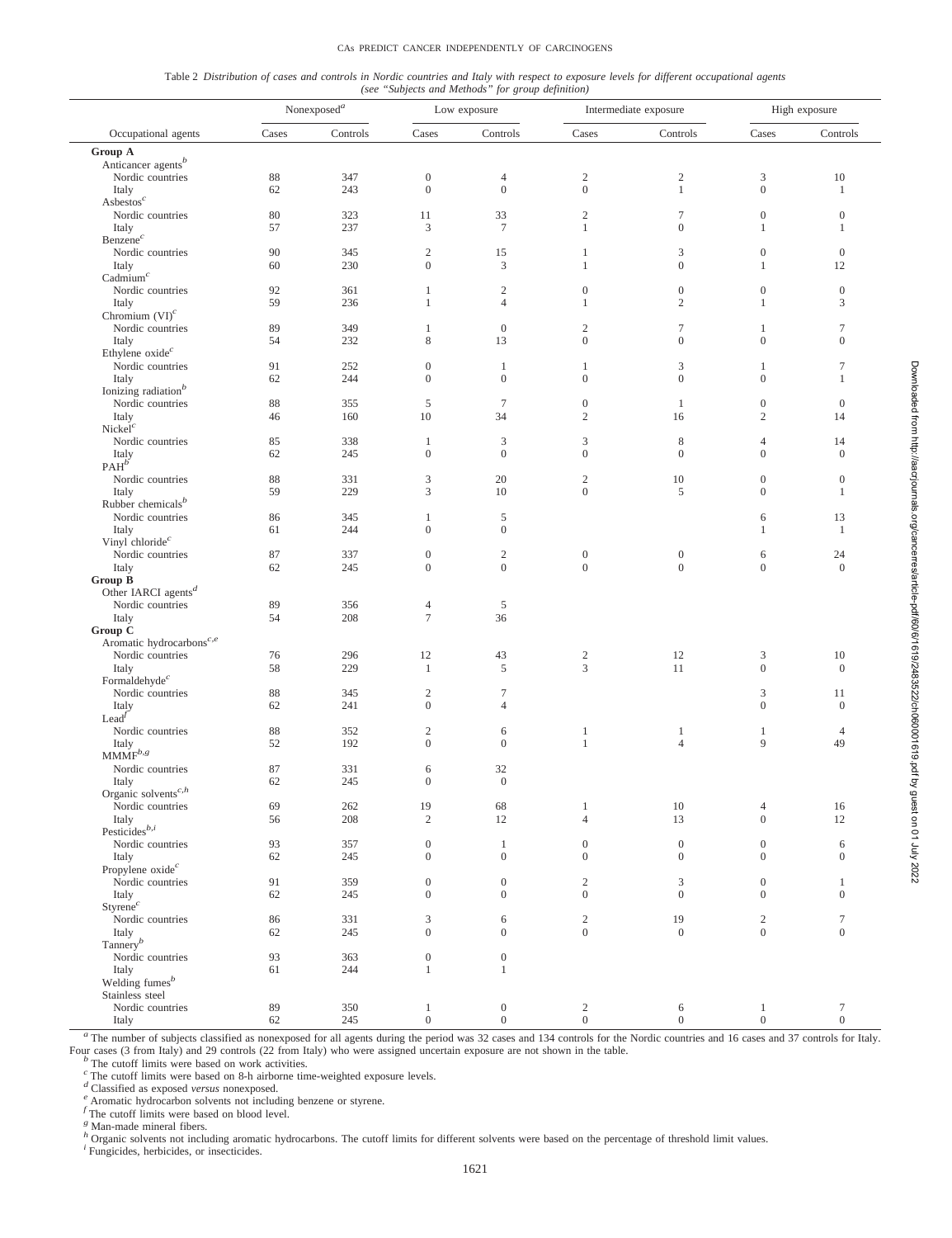Table 3 *Total cancer predictivity of chromosomal aberrations in case-control data from Nordic countries (cancer incidence cases) and Italy (cancer mortality cases)*

| Country          | $CA$ frequency <sup><math>a</math></sup> | $OR_{\text{crude}}$ (95% CI) | OR <sub>adjusted</sub> (95% CI) <sup>b</sup> |
|------------------|------------------------------------------|------------------------------|----------------------------------------------|
| Nordic countries | $Low^c$                                  | 1.00                         | 1.00                                         |
|                  | Medium                                   | $0.82(0.44 - 1.54)$          | $0.88(0.46 - 1.66)$                          |
|                  | High                                     | $2.22(1.27-3.86)$            | $2.35(1.31 - 4.23)$                          |
| Italy            | $Low^c$                                  | 1.00                         | 1.00                                         |
|                  | Medium                                   | $1.53(0.74 - 3.18)$          | $1.73(0.80 - 3.69)$                          |
|                  | High                                     | $2.36(1.17-4.76)$            | $2.66(1.26 - 5.62)$                          |
|                  |                                          |                              |                                              |

*<sup>a</sup>* The numbers of cases and controls are given in Table 1.

*b* OR adjusted for matching factors.

*<sup>c</sup>* Reference category.

For subjects classified as nonexposed, an accuracy assessment of their exposure information was performed. Subjects for whom occupational exposure to any agent in the matrix was unlikely, either because of the nature of their reported job or because information available totally excluded any such exposure, were classified as high-accuracy nonexposed. The rest of the subjects, for whom exposure had been possible although not likely, were classified as moderate-accuracy nonexposed.

**Quality Control of Occupational Exposure Assessment.** After the first national exposure assessments, a description of working histories, including types and levels of exposures, was sent to an independent occupational hygienist. Based on those descriptions, the hygienist selected 27 histories to be used in the harmonization procedure (5% of the whole study group). Discrepancies were discussed at a meeting, and consensus on all assessments was reached, which resulted in a harmonization of the exposure categorization. The final exposure assessments were thereafter performed on a national basis. At the end of the assessment, a quality control round testing interassessor repeatability was carried out. The round included 55 (10%) randomly selected subjects evenly distributed among the countries. For the occupational exposure classification presented in Table 4, three different classifications were possible. All five occupational hygienists were in agreement for 33 subjects (60%), and four of five were in agreement for 13 subjects (23.6%). For the remaining nine subjects (16.4%), a lower degree of agreement was reached, although for eight of nine subjects, the disagreement was restricted to contiguous exposure classifications.

**Statistical Methods.** Associations between total cancer incidence and mortality, CAs at test, and occupational exposure and smoking habits were modeled by means of conditional logistic regression (14), whereby the matching factors [*i.e.,* country (only the Nordic data), sex, year of birth, and CA test] were controlled in the analyses. The ORs between the medium and low groups and between the high and low CA groups were estimated. This measure can be interpreted as the total cancer incidence or mortality ratio between the compared CA groups (15). The main purpose of the statistical analysis was to examine whether stratification of data by occupational exposure or smoking habit generated different stratum-specific ORs. Homogeneity of stratumspecific ORs was tested by the likelihood ratio test, comparing models without and with the relevant interaction term (14). We also performed restricted analyses based on matched sets in which the case had occurred within a limited time period after the date of CA testing, as well as on matched sets in which the case tumors belonged to a certain category of diagnosis in the three time periods described in Fig. 1. The threshold of 5 years before CA test, which discriminates recent from past exposures, was chosen in consideration of the half-life of PBLs (16). Moreover, subgroup analyses among nonexposed subjects and among nonsmokers were performed by means of unconditional logistic regression.

#### **RESULTS**

**Cancer Predictivity of CAs.** The adjusted ORs for developing cancer for subjects with a high level of CAs indicated a statistically significant increase in risk compared to those with a low level of CAs (Table 3). These estimates did not differ substantially from the crude ORs and were not significantly modified by country (only considered for the Nordic countries), sex, age at test, or time since test (all  $P > 0.11$ ; likelihood ratio test).

**Impact of Occupational Exposure on the Cancer Predictivity of CAs.** The ORs associated with CA frequency reported in Table 3 did not change noticeably, when occupational exposure level was included in the conditional logistic regression models. Table 4 shows the data for the period of 5 years or less before CA test; results from the other two periods were similar.

No marked confounding by occupational exposure was found when the analysis was restricted to cases (and their controls) occurring within a limited period of time after the CA test (7 and 10 years, median values for Nordic countries and Italy, respectively).

An informative data subset is represented by those subjects classified as nonexposed during the whole assessment period. Crude ORs of 1.22 (0.30–5.22) for the medium *versus* low CA group and 2.86 (0.85–9.66) for the high *versus* low CA group were found for Nordic countries (18 cases and 80 controls). The estimates were not noticeably changed when adjustment was made for the matching factors and the accuracy scoring of the nonexposed subjects. For Italy, the corresponding subgroup analysis could not be performed due to the small number of cases  $(n = 4)$  and controls  $(n = 20)$ .

Table 5 shows the maximum occupational exposure levels of the cases and controls assessed for different time periods relative to the time of CA testing. For most individuals, the exposure classification remained the same during all three time periods. Regression models considering changes of exposure status between time periods or based on alternative definitions of exposure (duration of occupational exposure and different time periods relative to the CA test) were performed. None of these models revealed any evidence of modification or confounding effect.

Table 4 *Effect of occupational carcinogen exposure on the total cancer predictivity of chromosomal aberrations in case-control data from Nordic countries (cancer incidence data) and Italy (cancer mortality data)*

|                  |                           |                                    | Occupational exposure $a$ |                                    |                                         |                                                |                      |                                                  |  |
|------------------|---------------------------|------------------------------------|---------------------------|------------------------------------|-----------------------------------------|------------------------------------------------|----------------------|--------------------------------------------------|--|
|                  |                           |                                    | No exposure               |                                    | Groups A (low<br>exposure),<br>B, and C | Group A<br>(intermediate or high)<br>exposure) |                      | Total                                            |  |
| Country          | CA frequency              | $n_{\rm ca} + n_{\rm co}$          | $OR^c$                    | $n_{\text{ca}} + n_{\text{co}}$    | $OR^c$                                  | $n_{\text{ca}} + n_{\text{co}}$                | $OR^c$               | OR <sub>adjusted</sub> (95% CI) <sup>d</sup>     |  |
| Nordic countries | $Low^c$<br>Medium<br>High | $11 + 56$<br>$7 + 38$<br>$14 + 41$ | 1.00<br>0.94<br>1.74      | $7 + 41$<br>$5 + 54$<br>$16 + 35$  | 1.00<br>0.54<br>2.68                    | $5 + 23$<br>$8 + 36$<br>$16 + 29$              | 1.00<br>1.02<br>2.53 | 1.00<br>$0.84(0.44-1.61)$<br>$2.29(1.28 - 4.11)$ |  |
| Italy            | $Low^e$<br>Medium<br>High | $5 + 14$<br>$4 + 14$<br>$7 + 9$    | 1.00<br>0.80<br>2.18      | $6 + 46$<br>$13 + 46$<br>$15 + 37$ | 1.00<br>2.17<br>3.11                    | $2 + 16$<br>$3 + 19$<br>$5 + 25$               | 1.00<br>1.26<br>1.67 | 1.00<br>$1.66(0.76-3.61)$<br>$2.76(1.28 - 5.91)$ |  |

<sup>a</sup> In the 5 years before CA test. See Table 2 for definition of the occupational exposure levels.

*b* Number of cases  $+$  number of controls.  $\frac{c}{c}$  Crude OR.

*<sup>d</sup>* OR adjusted for matching factors and smoking habit. *<sup>e</sup>* Reference category.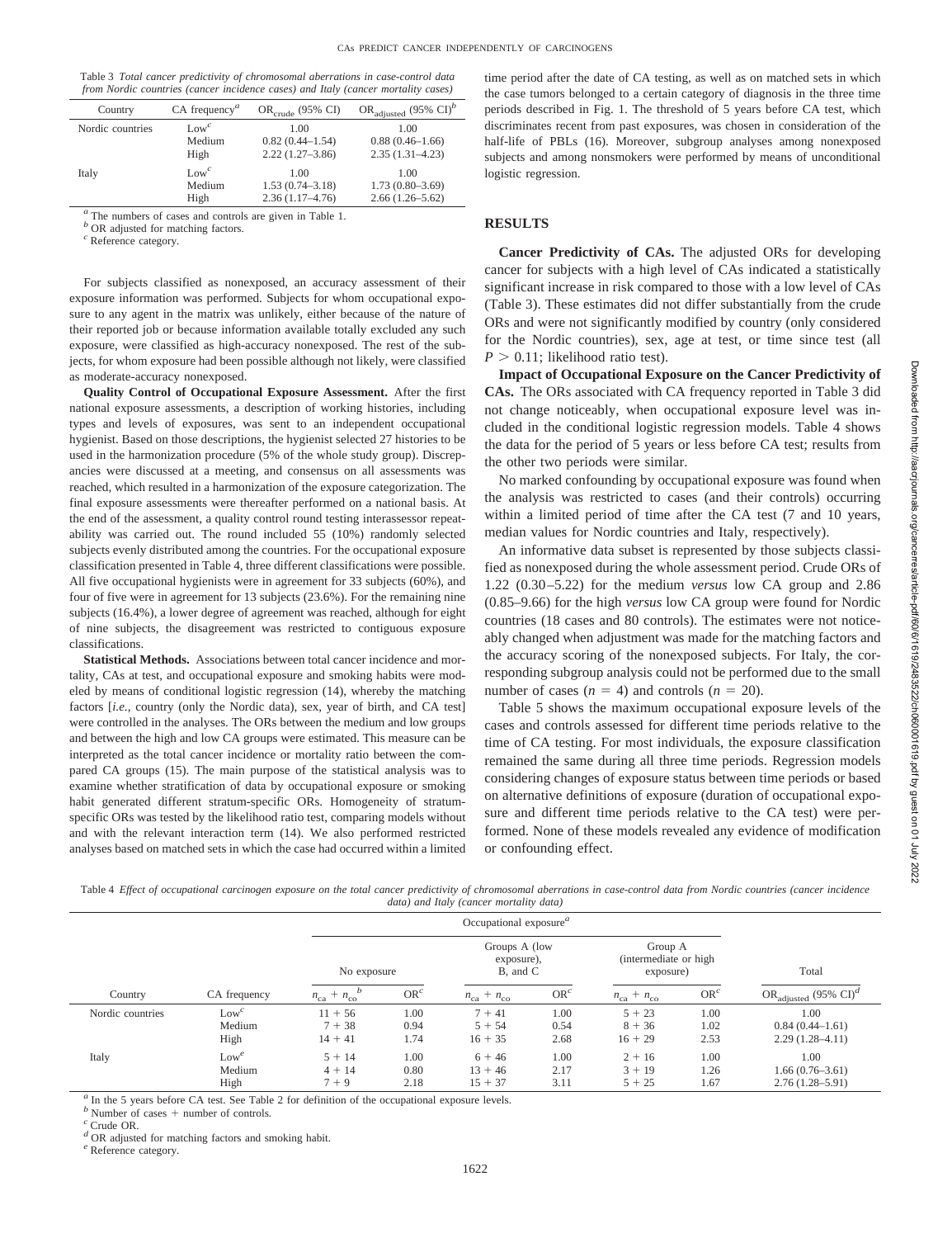Table 5 *Maximum occupational carcinogen exposure levels at different time periods for cases and controls from Nordic countries and Italy*

|                                            |                         | No. of cases + controls $\leq$ 5 yr before CA test |                                      |                                            |                       |  |  |  |  |  |
|--------------------------------------------|-------------------------|----------------------------------------------------|--------------------------------------|--------------------------------------------|-----------------------|--|--|--|--|--|
| Time period with<br>respect to CA test     | Exposure $levela$       | N <sub>0</sub><br>exposure                         | Groups A (low exposure),<br>B, and C | Group A (intermediate or<br>high exposure) | Missing exposure data |  |  |  |  |  |
| Nordic countries <sup><math>b</math></sup> |                         |                                                    |                                      |                                            |                       |  |  |  |  |  |
| $>5$ yr before                             | No exposure             | $18 + 83$                                          | $2 + 7$                              | $2 + 4$                                    | $0 + 0$               |  |  |  |  |  |
|                                            | Other exposure          | $8 + 29$                                           | $21 + 90$                            | $1 + 8$                                    | $0 + 0$               |  |  |  |  |  |
|                                            | Medium or high exposure | $4 + 13$                                           | $5 + 32$                             | $25 + 76$                                  | $0 + 0$               |  |  |  |  |  |
|                                            | Missing exposure data   | $2 + 10$                                           | $0 + 1$                              | $1 + 0$                                    | $4 + 10$              |  |  |  |  |  |
| After                                      | No exposure             | $32 + 126$                                         | $4 + 5$                              | $3 + 13$                                   | $1 + 1$               |  |  |  |  |  |
|                                            | Other exposure          | $0 + 2$                                            | $22 + 118$                           | $3 + 11$                                   | $0 + 2$               |  |  |  |  |  |
|                                            | Medium or high exposure | $0 + 2$                                            | $1 + 6$                              | $23 + 61$                                  | $0 + 0$               |  |  |  |  |  |
|                                            | Missing exposure data   | $0 + 5$                                            | $1 + 1$                              | $0 + 3$                                    | $3 + 7$               |  |  |  |  |  |
| Italy $^c$                                 |                         |                                                    |                                      |                                            |                       |  |  |  |  |  |
| $>5$ yr before                             | No exposure             | $6 + 14$                                           | $1 + 8$                              | $1 + 6$                                    | $0 + 4$               |  |  |  |  |  |
|                                            | Other exposure          | $2 + 5$                                            | $26 + 87$                            | $2 + 4$                                    | $0 + 0$               |  |  |  |  |  |
|                                            | Medium or high exposure | $7 + 16$                                           | $7 + 32$                             | $7 + 49$                                   | $0 + 0$               |  |  |  |  |  |
|                                            | Missing exposure data   | $1 + 2$                                            | $0 + 2$                              | $0 + 0$                                    | $2 + 16$              |  |  |  |  |  |
| After                                      | No exposure             | $13 + 31$                                          | $13 + 51$                            | $3 + 23$                                   | $0 + 4$               |  |  |  |  |  |
|                                            | Other exposure          | $0 + 0$                                            | $18 + 65$                            | $1 + 6$                                    | $0 + 0$               |  |  |  |  |  |
|                                            | Medium or high exposure | $0 + 0$                                            | $0 + 1$                              | $2 + 24$                                   | $0 + 0$               |  |  |  |  |  |
|                                            | Missing exposure data   | $3 + 6$                                            | $3 + 12$                             | $4 + 6$                                    | $2 + 16$              |  |  |  |  |  |

*<sup>a</sup>* See Table 2 for definition of the occupational exposure levels.

*b* Ninety-three incident cancer cases and 363 controls were assessed.

*<sup>c</sup>* Sixty-two deceased cancer cases and 245 controls were assessed.

**Effect of Cigarette Smoking on the Cancer Predictivity of CAs.** The association between CA frequency and cancer risk did not change markedly for the Nordic countries or for Italy when cigarette smoking status assessed for the time period  $\leq$  years before CA testing was included in the conditional logistic regression models (Table 6).

For Italy, the relatively large number of deaths from respiratory tract cancer (codes 161–162 according to 7th International Classification of Diseases), *i.e.,* 5, 7, and 11 in the low, medium, and high CA groups, respectively, allowed restriction of the analysis to this site. When smoking was factored in, the ORs changed from 1.80 (CI, 0.50–6.51) to 1.36 (CI, 0.33–5.70) for medium *versus* low CA group and from 2.75 (CI, 0.87–8.62) to 2.40 (CI, 0.67–8.56) for high *versus* low CA group. In the Nordic countries, there were too few respiratory tract cancer cases (two, one, and eight cases in the low, medium, and high CA groups, respectively) to allow such a subgroup analysis.

The crude ORs within each stratum of the cigarette smoking variable revealed no obvious modification of the total cancer predictivity of the CA biomarker ( $P = 0.6$  for the Nordic countries;  $P = 1.0$  for Italy; likelihood ratio test; Table 6). The group of Nordic subjects (28 cases and 134 controls) classified as nonsmokers during the whole assessment period (including non-pipe- and non-cigar-smokers) showed crude ORs of 1.28 (CI, 0.47–3.49) for medium *versus* low CA group and 2.52 (CI, 0.92–6.94) for high *versus* low CA group. These estimates were not markedly changed when adjustment was made for the matching factors. For Italy, the corresponding subgroup analysis

was not performed because of the small number of cases classified as nonsmokers during the whole assessment period (8 cases and 63 controls).

Finally, ORs adjusted for matching factors and both occupational exposure and smoking habit were 0.86 (CI, 0.45–1.66) for medium *versus* low CA group and 2.25 (CI, 1.24–4.09) for high *versus* low CA group for the Nordic countries and 1.59 (CI, 0.72–3.48) and 2.56 (CI, 1.18–5.56), respectively, for Italy.

## **DISCUSSION**

The results of the case-control study show CAs to be a valid and reliable predictor of cancer occurrence irrespective of extent of occupational exposure to carcinogens and cigarette smoking. These data strengthen and extend the findings of previous cohort analyses (8), supporting the role of CAs as a biomarker of cancer risk and not only of exposure.

The potential effect of occupational exposure on the association between CA frequency and cancer risk was estimated separately for each of the three time periods (Fig. 1). The overlapping results of all regression models made unlikely the hypothesis that the cancer predictivity of CAs would differ with extent or intensity of exposure. This conclusion was upheld by the subgroup analysis of subjects who had never to their knowledge been exposed to any occupational carcinogen during their lifetime. The ORs of cancer associated with

Table 6 *Effect of cigarette smoking on the total cancer predictivity of chromosomal aberrations in case-control data from Nordic countries (cancer incidence data) and Italy (cancer mortality data)*

|                  |              | Cigarette smoking status <sup><math>a</math></sup> |        |                                 |        |                                              |  |  |  |  |
|------------------|--------------|----------------------------------------------------|--------|---------------------------------|--------|----------------------------------------------|--|--|--|--|
|                  |              | Nonsmoker                                          |        | Smoker                          |        | Total                                        |  |  |  |  |
| Country          | CA frequency | $n_{\text{ca}} + n_{\text{co}}$                    | $OR^c$ | $n_{\text{ca}} + n_{\text{co}}$ | $OR^c$ | OR <sub>adjusted</sub> (95% CI) <sup>d</sup> |  |  |  |  |
| Nordic countries | $Low^e$      | $15 + 85$                                          | 1.00   | $8 + 31$                        | 1.00   | 1.00                                         |  |  |  |  |
|                  | Medium       | $13 + 73$                                          | 1.01   | $6 + 59$                        | 0.39   | $0.88(0.46 - 1.67)$                          |  |  |  |  |
|                  | High         | $18 + 48$                                          | 2.13   | $25 + 54$                       | 1.79   | $2.33(1.28 - 4.24)$                          |  |  |  |  |
| Italy            | $Low^e$      | $2 + 29$                                           | 1.00   | $8 + 46$                        | 1.00   | 1.00                                         |  |  |  |  |
|                  | Medium       | $3 + 28$                                           | 1.55   | $14 + 46$                       | 1.75   | $1.64(0.76-3.56)$                            |  |  |  |  |
|                  | High         | $6 + 28$                                           | 3.11   | $19 + 38$                       | 2.88   | $2.54(1.18-5.54)$                            |  |  |  |  |

In the 5 years before CA test.

*b* Number of cases  $+$  number of controls.  $\frac{c}{c}$  Crude OR.

*<sup>d</sup>* OR adjusted for matching factors and occupational exposure. *<sup>e</sup>* Reference category.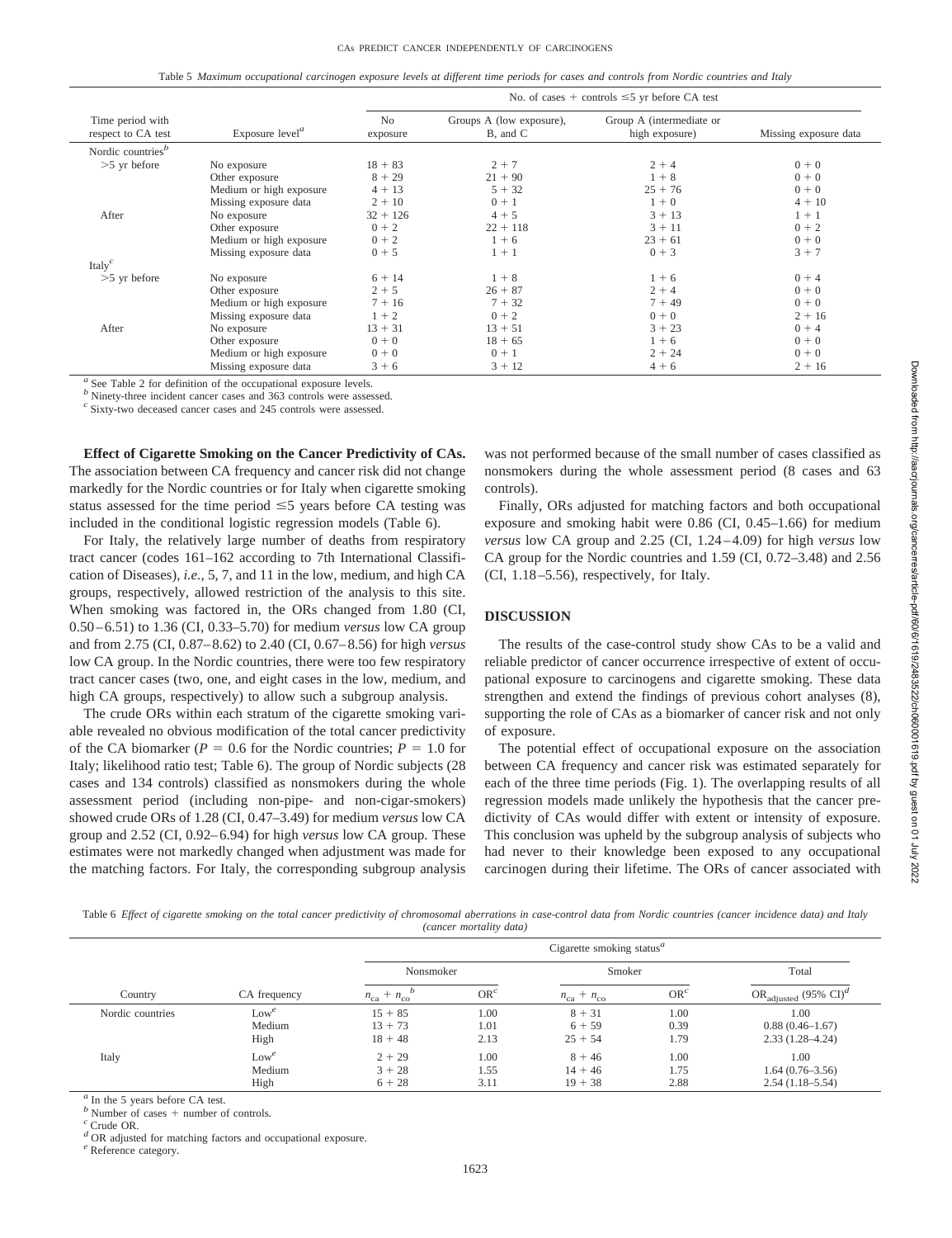high CA frequencies in this subgroup were close to those observed among the carcinogen-exposed subjects.

Like occupational exposure, smoking habit showed no evidence of being a confounder or a modifier of the association between CAs and cancer risk. This finding, too, was upheld by the restricted analyses performed in the subgroup of those who had never smoked (possible only in the Nordic cohort).

Due to limited numbers, diagnosis-specific analyses could only be performed for respiratory tract cancer within the Italian cohort (23 cases). Even within this group of smoking-associated cancer cases, smoking habits did not appear to modify CA predictivity.

It should be noted that in the present study, we evaluated the effect of carcinogen exposure on the association between cancer risk and level of CAs. The ORs shown in the tables estimate relative risks between groups, and ORs between different groups cannot be directly compared. No inference is made about the absolute risk of cancer, which might be higher in smokers as well as in subjects occupationally exposed to carcinogens.

The present results, as well as those of the cohort analysis (8), gave no evidence that the prediction of cancer risk by CA frequency is dependent on the time interval after CA testing. Different hypotheses have been suggested to interpret this finding. Exposure may have continued after the CA test for a large portion of the exposed subjects, or different induction-latency periods for different cancers and exposures may account for the lack of modifying effect of time since test. Both of these hypotheses are based on the role of carcinogen exposure, which was shown not to affect the CA-cancer association. The results may be interpreted instead as evidence of proneness to develop cancer due to individual susceptibility factors, such as genetic instability or DNA repair deficiencies.

Our finding that the association between CAs and cancer was not attributable to exposure to carcinogens is consistent with the idea of increased CA frequency as a cancer-prone state. The results are provocative and have obvious ramifications for the understanding of the role played by high levels of chromosome damage in the origin of neoplasia-associated chromosome aberrations. The presence of recurrent and specific chromosome abnormalities, which characterize all neoplastic disorders that have been studied sufficiently to permit conclusions (17), provides strong evidence that they have a causal role in carcinogenesis. The mechanisms involved are unknown, but at least one breakage event is a prerequisite.

The present study no doubt underestimates the true frequency of chromosome breakage because the results are based on conventional cytogenetic analyses of unbanded metaphase preparations of PBLs. Future studies of interphase cells by fluorescent *in situ* hybridization and spectral karyotyping (18) should clarify the association between the frequency and type of chromosome damage in PBLs and other, perhaps more relevant, cell types and tumor-associated chromosome aberrations.

An increasing amount of data has shown that some individual characteristics associated with cancer risk, such as differences in metabolizing enzymes or DNA repair capacity, also have an effect on CA occurrence (16, 19–25). These findings raise the obvious question of whether the association between CAs and cancer risk depends on individual metabolism and DNA repair capability, so that CAs would better predict cancer risk in people with as yet unknown predisposing genes. Some polymorphisms of carcinogen-metabolizing enzymes, such as *N-*acetyltransferase 2, also appear to affect baseline CAs, which may reflect interaction with genotoxic exposures common to most people or involvement of such enzymes in metabolism affecting CAs (23). CA levels may also be affected by nutritional conditions such as folate deficiency (26). The role of genetic and other individual factors remains open, even if the framework of this study could be used to test the hypothesis.

The generalization of our results to all carcinogen exposures depends on how complete our exposure survey was. Because tobacco smoke is one of the most important carcinogens and occupational carcinogen exposures are usually higher than nonoccupational, we believe that substantial exposure was taken into account. Probably the most important exposures that we could not evaluate were those from food and beverages, a limitation that should be kept in mind.

Some factors limiting the use of CAs as a marker of cancer risk should be considered, such as the relatively low increase in risk or the impossibility of controlling subsequent steps of carcinogenesis that might modify the validity of the prediction. The evidence of a causal association between chromosomal damage and cancer occurrence, however, is well substantiated by theoretical and epidemiological data, and preventive policies and measures are always recommended when an increase of CAs is found in a group of exposed subjects.

In conclusion, the results of this study contribute to the validation of CAs as an intermediate end point in carcinogenesis. Occupational exposures and smoking did not modify the association between CA level and cancer. Although genotoxic carcinogens induce CAs and cancer, the cancer predictivity of high CA rate does not require such exposure. Individual characteristics not identified in the present study are probably behind the CA-cancer risk association, and may include polymorphisms of genes involved in carcinogen metabolism and DNA repair, genetic instability, and nutritional status.

#### **ACKNOWLEDGMENTS**

We are indebted to Aage Andersen, Cecilia Lando, Zoli Mikoczy, Anneli Ojajärvi, Harri Paakulainen, Eero Pukkala, and Hans Storm for epidemiological assistance and to Marina Buratti, Per Sundell, Jan Rosemberg, Carita Lindholm, and Felix Bernal for valuable help in the exposure assessment. Paola Bigatti, Laura Lamberti, Lucia Migliore, Isabella Sbrana, Riccardo Crebelli, Francesca Degrassi, Rosario Casalone, Rossana Pasquini, Angelo Abbondandolo, Marcella De Ferrari, and Claudia Bolognesi contributed data to the Italian cohort.

#### **REFERENCES**

- 1. Schatzkin, A., Freedman, L. S., Schiffman, M. H., and Dawsey, S. M. Validation of intermediate end points in cancer research. J. Natl. Cancer Inst., *82:* 1746–1752, 1990.
- 2. McMichael, A., and Hall, J. The use of biological markers as predictive earlyoutcome measures in epidemiological research. *In:* P. Toniolo, P. Boffetta, D. E. G. Shuker, N. Rothman, B. Hulka, and N. Pearce (eds.), Application of Biomarkers in Cancer Epidemiology, pp. 281–289. IARC Scientific Publ. No. 142. Lyon, France: IARC, 1997.
- 3. Tucker, J. D., Eastmond, D. A., and Littlefield, L. G. Cytogenetic end-points as biological dosimeters and predictors of risk in epidemiological studies. *In:* P. Toniolo, P. Boffetta, D. E. G. Shuker, N. Rothman, B. Hulka, and N. Pearce (eds.), Application of Biomarkers in Cancer Epidemiology, pp. 185–200. IARC Scientific Publ. No. 142. Lyon, France: IARC, 1997.
- 4. Liou, S-H., Lung, J-C., Chen, Y-H., Yang, T., Hsieh, L-L., Chen, C-J., and Wu, T-N. Increased chromosome-type aberration frequencies as biomarkers of cancer risk in a Blackfoot endemic area. Cancer Res., *59:* 1481–1484, 1999.
- 5. Boveri, T. Zur Frage der Entstehung Maligner Tumoren, pp. 1–64. Jena, Germany: Gustav Fisher, 1914.
- 6. Hagmar, L., Brøgger, A., Hansteen, I-L., Heim, S., Högstedt, B., Knudsen, L., Lambert, B., Linnainmaa, K., Mitelman, F., Nordenson, I., Reuterwall, C., Salomaa, S., Skerfving, S., and Sorsa, M. Cancer risk in humans predicted by increased levels of chromosome aberrations in lymphocytes: Nordic Study Group on the Health Risk of Chromosome Damage. Cancer Res., *54:* 2919–2922, 1994.
- 7. Bonassi, S., Abbondandolo, A., Camurri, L., Dal Pra', L., De Ferrari, M., Degrassi, F., Forni, A., Lamberti, L., Lando, C., Padovani, P., Sbrana, I., Vecchio, D., and Puntoni, R. Are chromosome aberrations in circulating lymphocytes predictive of a future cancer onset in humans? Preliminary results of an Italian cohort study. Cancer Genet. Cytogenet., *79:* 133–135, 1995.
- 8. Hagmar, L., Bonassi, S., Strömberg, U., Brøgger, A., Knudsen, L., Norppa, H., and Reuterwall, C. Chromosomal aberrations in lymphocytes predict human cancer: a report from the European Study Group on Cytogenetic Biomarkers and Health (ESCH). Cancer Res., *58:* 4117–4121, 1998.